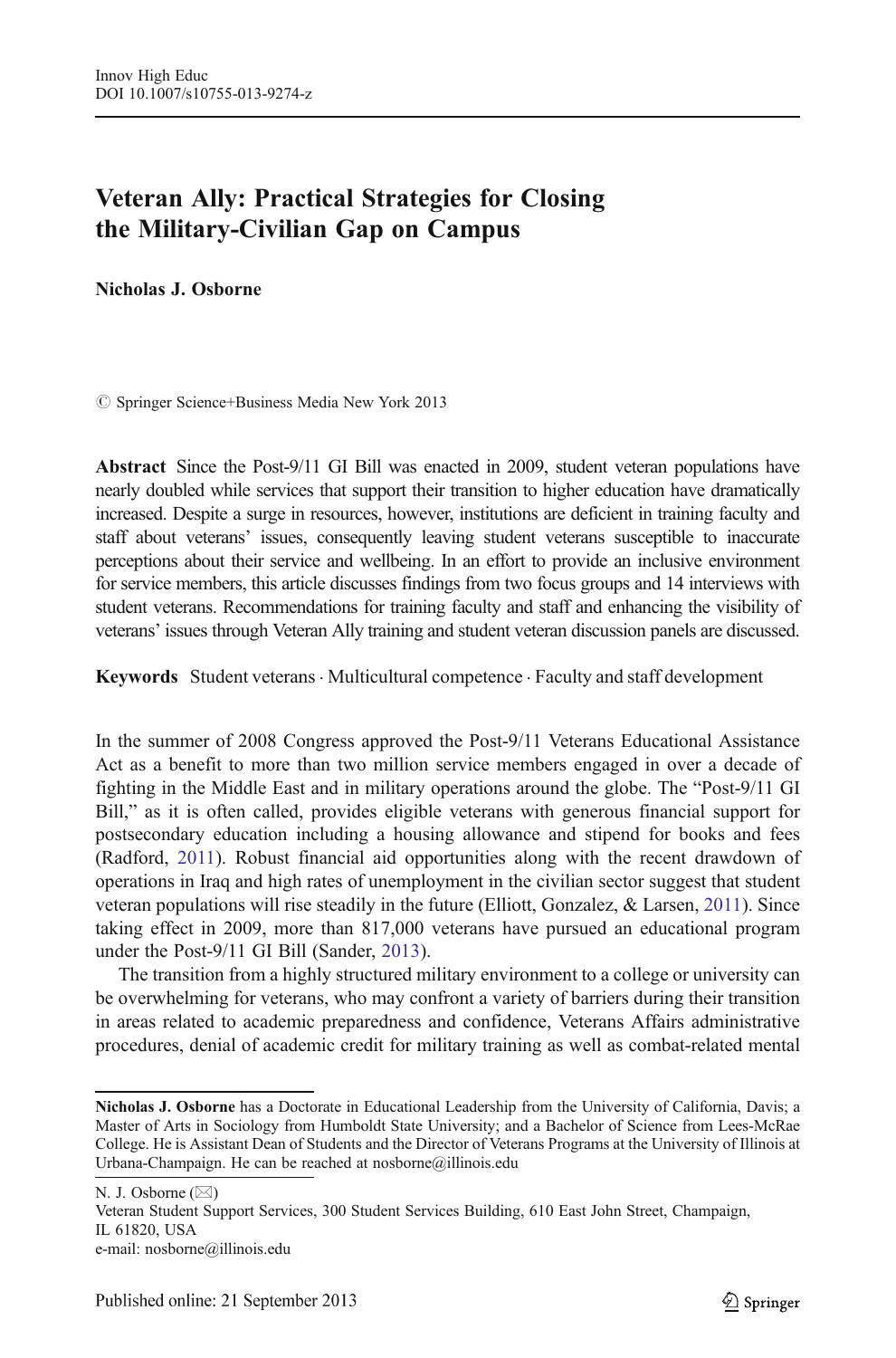and physical disabilities (Ackerman, DiRamio, & Mitchell, [2009;](#page-12-0) Armstrong, Best, & Domenici, [2005;](#page-12-0) Hassan et al., [2010\)](#page-12-0). These stressors are made more complex by veterans' perceptions that faculty and staff members do not understand military culture or the challenges veterans face when transitioning to an academic setting (Berrett, [2011](#page-12-0); Cook & Kim, [2009\)](#page-12-0).

To serve veterans effectively many institutions have implemented specific programs or an independent veterans office to mitigate the stressors associated with transitioning to a civilian higher education environment (Herrmann, Raybeck, & Wilson, [2008](#page-12-0); Lokken, Pfeffer, McAuley, & Strong, [2009\)](#page-12-0). Despite an increase in student service programs, fewer than half of the schools that offer these resources provide training to faculty and staff designed to enhance understanding about military culture and veterans' unique needs and transitional issues (O'Herrin, [2011](#page-12-0)). In July 2012, the American Council on Education released a report based on a survey of 700 institutions that was designed to assess the diverse range of campus programs and services offered to veterans. The report, From Soldier to Student II (McBain, Kim, Cook,  $\&$  Snead, [2012](#page-12-0)), found that initiatives designed to assist veterans with their transition to higher education have increased dramatically over the past three years since the Post-9/11 GI Bill took effect. However, the report also concluded that institutions are deficient in training faculty and staff about military culture and the complexities surrounding veterans' diverse service experiences.

#### The Complex Layers of Military Service

Many veterans today have persevered through incredibly arduous circumstances although as a group veterans are difficult to characterize (Sander, [2012\)](#page-13-0). Exposure to demanding conditions including the threat of serious injury or death, numerous deployments, and separation from their families are only some of the stressors to which veterans may be exposed during their time in the service (Basham, [2008\)](#page-12-0). Some research suggests that as many as 50% of post-9/11 veterans have experienced an emotionally distressing event while on active duty (Pew Research Center, [2011](#page-12-0)). Upon leaving the military, veterans may confront multiple physical, cognitive, and emotional challenges during their transition to civilian life (Elliott et al, [2011](#page-12-0)). However, although consideration of these points should not be minimized, not all veterans view their service as traumatic (DiRamio & Jarvis, [2011\)](#page-12-0).

Prior to their enrollment in higher education, many veterans have lived throughout the world and have immersed themselves in different cultures, most recently including Iraq and Afghanistan. Additionally, they may have served and worked in various regions of the U.S. and have interacted with a diverse military workforce spanning numerous socioeconomic strata (Hassan et al., [2010\)](#page-12-0). The fast-paced and technical training the military provides instills its members with a strong sense of discipline and teamwork while offering them a variety of opportunities to apply their skills in real-world situations (DiRamio & Jarvis, [2011](#page-12-0)). Before pursuing a degree many veterans have mastered foreign languages, worked with foreign governments, operated and maintained expensive and high tech equipment, managed others, performed life-saving medical duties, and applied critical leadership and decision-making skills in tense situations. As Hassan et al. ([2010\)](#page-12-0) explained,

Most veterans today have had many broad, unique, positive, and insightful developmental experiences during their military service. Many of these veterans have survived, endured, and excelled in artificial and real-world situations, leaving them both resilient and self-confident (p. 31).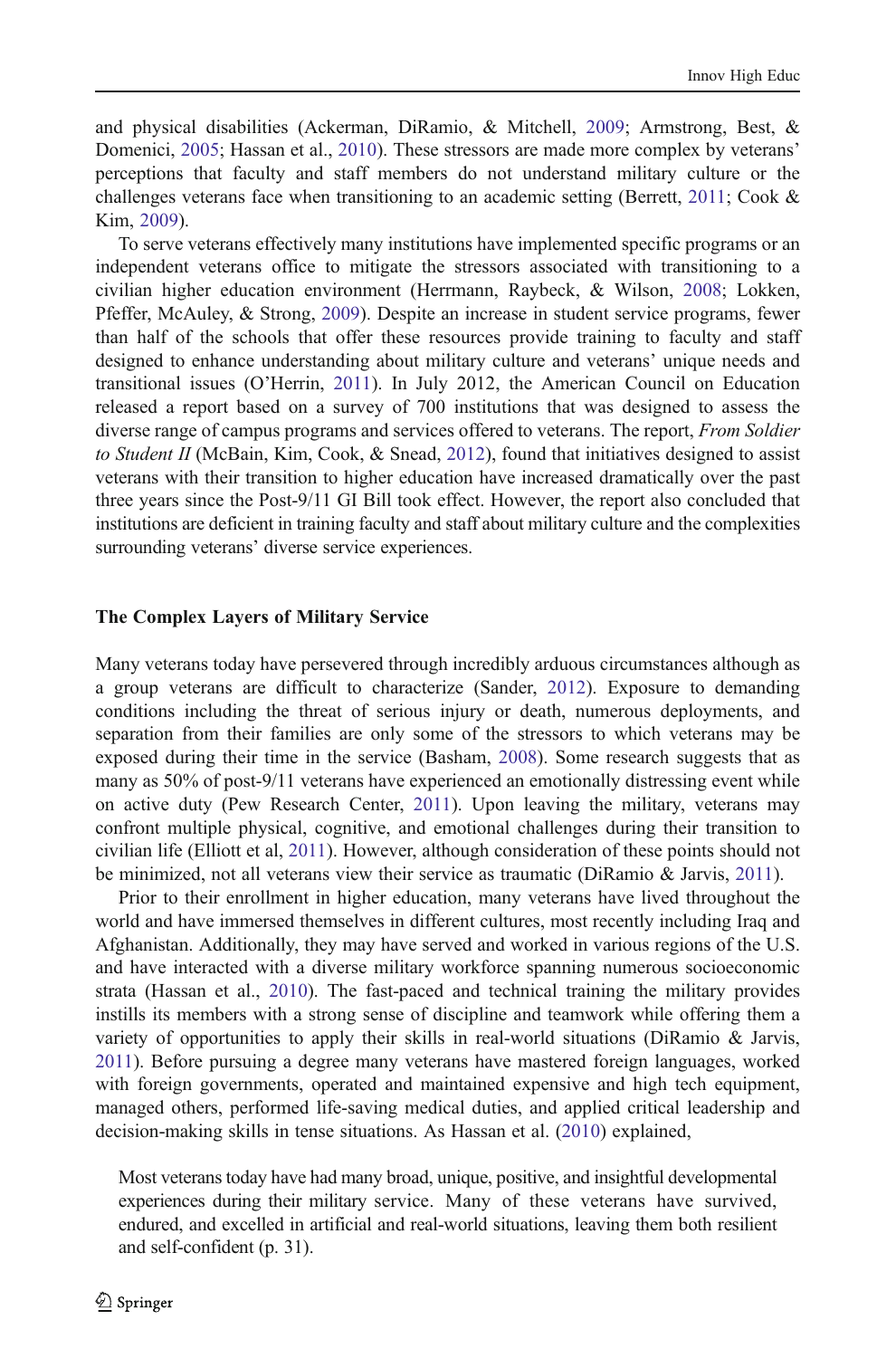The complex layers of veterans' experiences, which has been referred to as a combination of "rewards and burdens" (Pew Research Center, [2011](#page-12-0)), coupled with a lack of familiarity with military culture within the larger campus community create several challenges for institutions that are seeking to streamline services and support veterans effectively. On the one hand, veterans may be viewed as a population that is unprepared for higher education and is affected by multiple, combat-related stressors and consequently requiring a high degree of institutional assistance. However, in contrast to this perspective, veterans may be perceived as an autonomous and mature cohort of students with advanced professional backgrounds and life experiences that differentiate them from their non-military peers. Adding to the complexity, research on campus environments indicate that veterans feel less supported by their institutions and are less likely than non-veterans to engage with faculty members (NSSE, [2010](#page-12-0)), thus contributing to their invisibility (Livingston et al., [2011\)](#page-12-0).

#### Addressing the Problem

A supportive and informed higher education community is a key component of veterans' success (Lighthall, [2012\)](#page-12-0). The systematic increase in veteran enrollment adds another diverse group to the higher education student population, and these individuals need faculty and staff members with multicultural competencies. In contrast to previous generations, contemporary faculty and staff have limited firsthand experience with the military, and with wartime service in particular (Rumann & Hamrick, [2009](#page-13-0)). As the Pew Research Center ([2011\)](#page-12-0) pointed out, only a fraction of Americans, one-half of 1%, have served on active military duty over the past decade. A lack of understanding of military culture, referred to as a "military-civilian gap," coupled with media headlines that focus heavily on post-traumatic stress disorder (Hayes, [2012](#page-12-0)), traumatic brain injury (St. John, [2011](#page-13-0)) and violent behavior (Johnson, [2012\)](#page-12-0) make veterans susceptible to inaccurate stereotypes about their wellbeing and capacity to integrate themselves into the campus community as students (Hadley, [2010;](#page-12-0) Hassan et al., [2010\)](#page-12-0). Efforts to assist this integration become even more challenging because of perceptions that higher education is an "anti-military" institution (Briggs, [2012\)](#page-12-0), which may explain why students withhold their veteran status as a way to shield themselves from potentially unfavorable interactions with faculty members and peers (DiRamio, Ackerman, & Mitchell, [2008](#page-12-0); DiRamio & Jarvis, [2011](#page-12-0); Herrmann et al., [2008;](#page-12-0) Livingston, Havice, Cawthon, & Fleming, [2011](#page-12-0)).

As post-secondary institutions become more diverse and as veteran enrollment increases, it is imperative that higher education personnel develop awareness of the complex and multiple identities of students so that they can introduce effective programming initiatives (Butcher, Taylor, & Wallace, [2012\)](#page-12-0). For serving veterans this includes enhancing the understanding of military culture and the challenges and complexities that veterans experience when transitioning to a college or university (Vacchi, [2012\)](#page-13-0). Drawing on findings from two focus groups and interviews with 14 veterans, this article provides recommendations for enhancing the visibility and understanding of veterans' issues through faculty and staff professional development activities. The Veteran Ally training discussed in this article was modeled on the LGBT Safe Zone program, which researchers found effective for increasing the visibility and improving the climate related to LGBT issues (Poynter & Tubbs, [2008\)](#page-12-0). The Veteran Ally training was designed to educate campus personnel about military culture and to provide them with strategies for working with veterans. Thematic findings from this study provided the content and structure of the Veteran Ally training.

I also discuss in this article how veteran discussion panels were implemented to stimulate a dialogue between veterans and others within the campus community. Some scholars have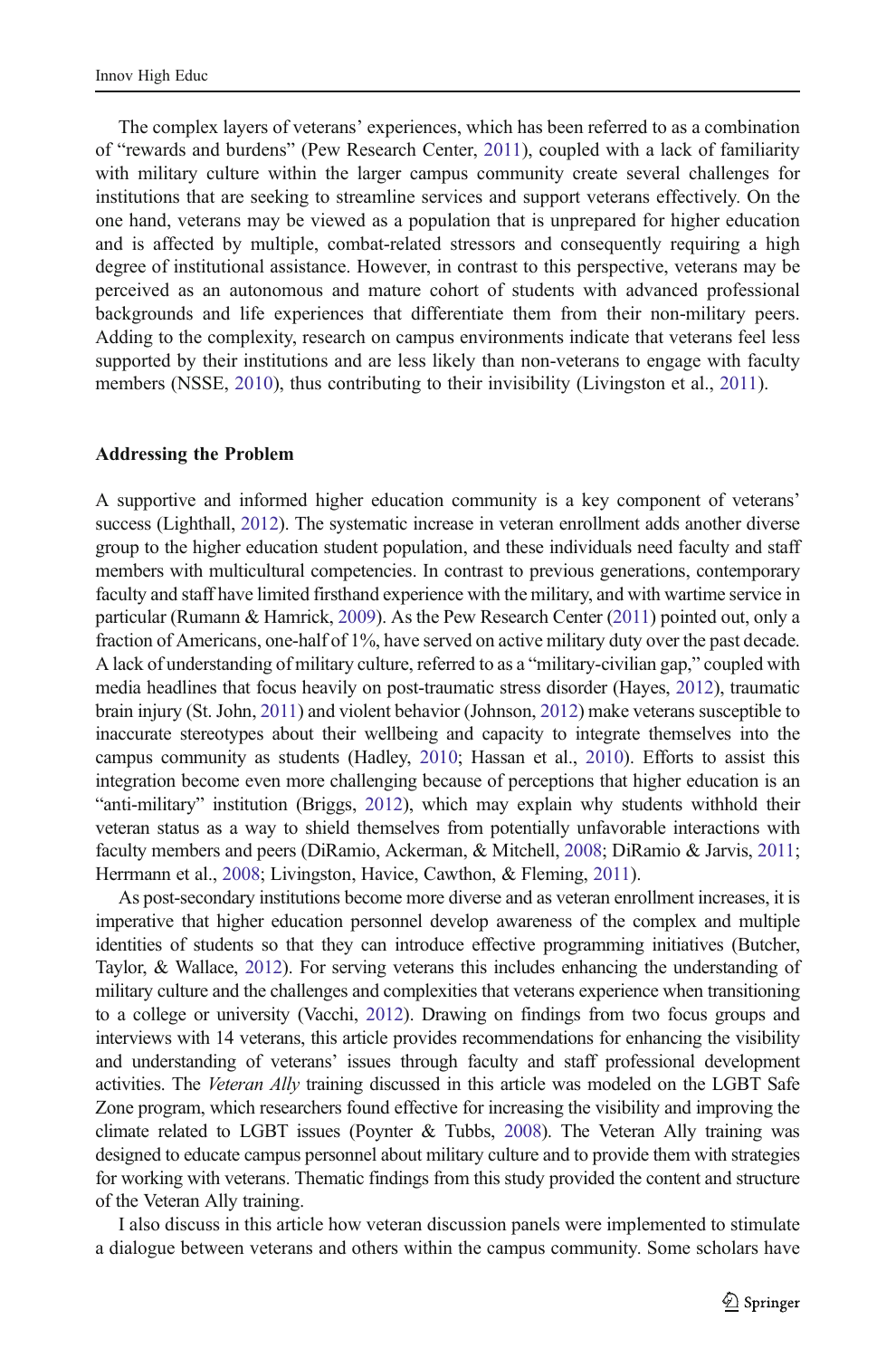recommended that institutions create opportunities for a respectful dialogue between and among groups in an effort to deconstruct stereotypical assumptions about veterans and the military (Ackerman & DiRamio, [2009](#page-12-0); Cook & Kim, [2009](#page-12-0)). The veteran discussion panels were initiated on our campus in order to support this crucial engagement.

Recommendations to increase campus awareness of veterans' diverse experiences and needs are present in the literature; however, applied practices concerning professional development training and other initiatives have not been frequently reported. Due to a lack of literature in this area, strategies employed at a large (over 40,000 students), public, four-year university in the Midwest are discussed with the hope that readers will be interested in integrating practices, as they see appropriate, into their own institutional environments.

# Purpose of the Study

In January 2011 I was hired as an assistant dean of students and charged with developing a veterans program at a major public research university that currently serves approximately 400 veterans. Veteran Student Support Services (VSSS) was a new program within student affairs, designed to support veterans' academic and social transition to the University. Shortly after being hired I received approval from the Institutional Review Board to conduct two focus groups and interviews with fourteen veterans who were all members of the University's Student Veterans Organization (SVO). SVOs provide integral opportunities to hear firsthand of veterans' experiences with academic and social transitions and to hear about their perceptions of the institutional climate (Summerlot, Green, & Parker, [2009](#page-13-0)). The purpose of the study was to gain insight into the transitional experiences of veterans at our university, and it provided the participants the opportunity to discuss their military backgrounds and their transitional journey to become students. Through this process we sought to discover ways that the University can more effectively assist veterans with their transition in addition to working with the faculty and staff to enhance their understanding and to provide them with tools for working with service members. The findings from the focus groups and interviews were used to inform the structure of the new veterans program, with specific emphasis on providing the content for the Veteran Ally training. The students had been made aware that their participation and contributions would provide a framework for how we serve veterans through the VSSS office and for introducing faculty and staff development activities, enabling us to "get their message" out into the larger campus community. Several students positively reported that their participation gave them a sense of ownership in the new veterans program.

#### Methodology

This study employed a qualitative framework and was grounded in constructivism, which holds that knowledge is developed from the interpretations of experiences and social interactions rather than from a single, objective reality (Lincoln & Guba, [1985\)](#page-12-0). The theoretical perspective was phenomenology, an approach that seeks to understand a given phenomenon from the perspectives of the research participants (Moustakas, [1994](#page-12-0)). This approach was appropriate for the study because I sought to understand from the participants' points of view the constructions, interpretations, and meanings they attached to their experiences and social interactions as student veterans.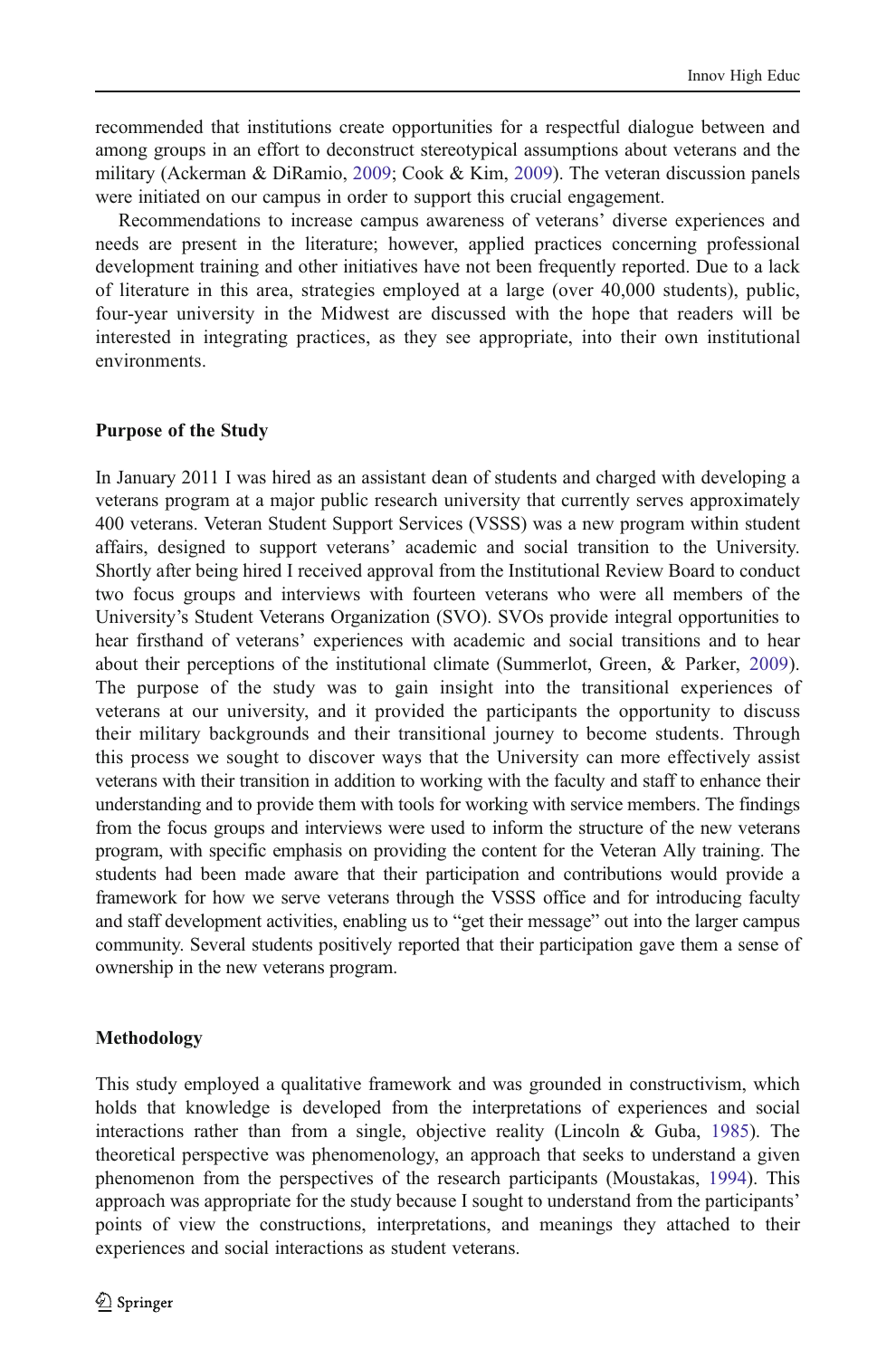# **Participants**

This study was conducted at a large (over 40,000 students), four-year, public land-grant university in the Midwest. I recruited participants by emailing information about the study to a veterans' listserv that I maintain. Of the approximate 280 undergraduate veterans on the listserv, eighteen volunteered to participate. During a required informational meeting that contained details about me, the principal researcher, and the study's purpose, fourteen of the eighteen veterans agreed to participate. The four veterans that withdrew from the study reported that it conflicted with their employment or academic schedules. The 14 undergraduate veterans included 10 men and 4 women, ranging in age from 22 to 30. Eight participants identified as White, three as Latino/Latina, two as Asian, and one as Black. Participants averaged 3.5 years on active duty in the military, and each participant had deployed at least once to either Iraq and/or Afghanistan.

# Data Collection

Two focus groups with all 14 participants present and two in-depth, open-ended, one-on-one interviews were conducted. Multiple focus groups and interviews gave the participants opportunities to think about the research questions in greater detail and to reflect on the comments, questions, and themes that had emerged from the initial focus group and initial interview. The first focus group and interview generally consisted of broad open-ended questions while the second focus group and interview explored and discussed participants' earlier comments and the themes that had emerged. Each focus group and interview was approximately 60 minutes each. The following questions were included.

- What challenges did you encounter while transitioning to the university?
- & What do you feel is important for non-military faculty and staff to know about veterans?
- What questions and comments about your service do you find offensive?
- How can this University better support veterans on campus?

# Findings

As I analyzed the data that emerged from the study, I reflected on themes and perspectives from the existing literature on veterans, faculty and staff development, and student development.

# Military Culture

Consistent with the work of Livingston et al. ([2011](#page-12-0)), veterans in this study defined the military as a strict and hierarchical institution that had contributed to their maturation. Their military experiences made it challenging for them to relate to their younger peers, whom several veterans described as immature and "out of touch" with the world. Six of fourteen participants in the first focus group articulated challenging living conditions, such as spending long hours in close proximity to others in cramped spaces, long and irregular work schedules, rigorous performance evaluations, separation from their loved ones, and a chain-of-command structure as aspects of military culture that were very different from the life experiences of their civilian classmates. As a pre-med veteran explained:

I'm shocked at how undisciplined and rude a lot of students are. They come to class late or in their pajamas, and they talk back to the instructor, or they have a story why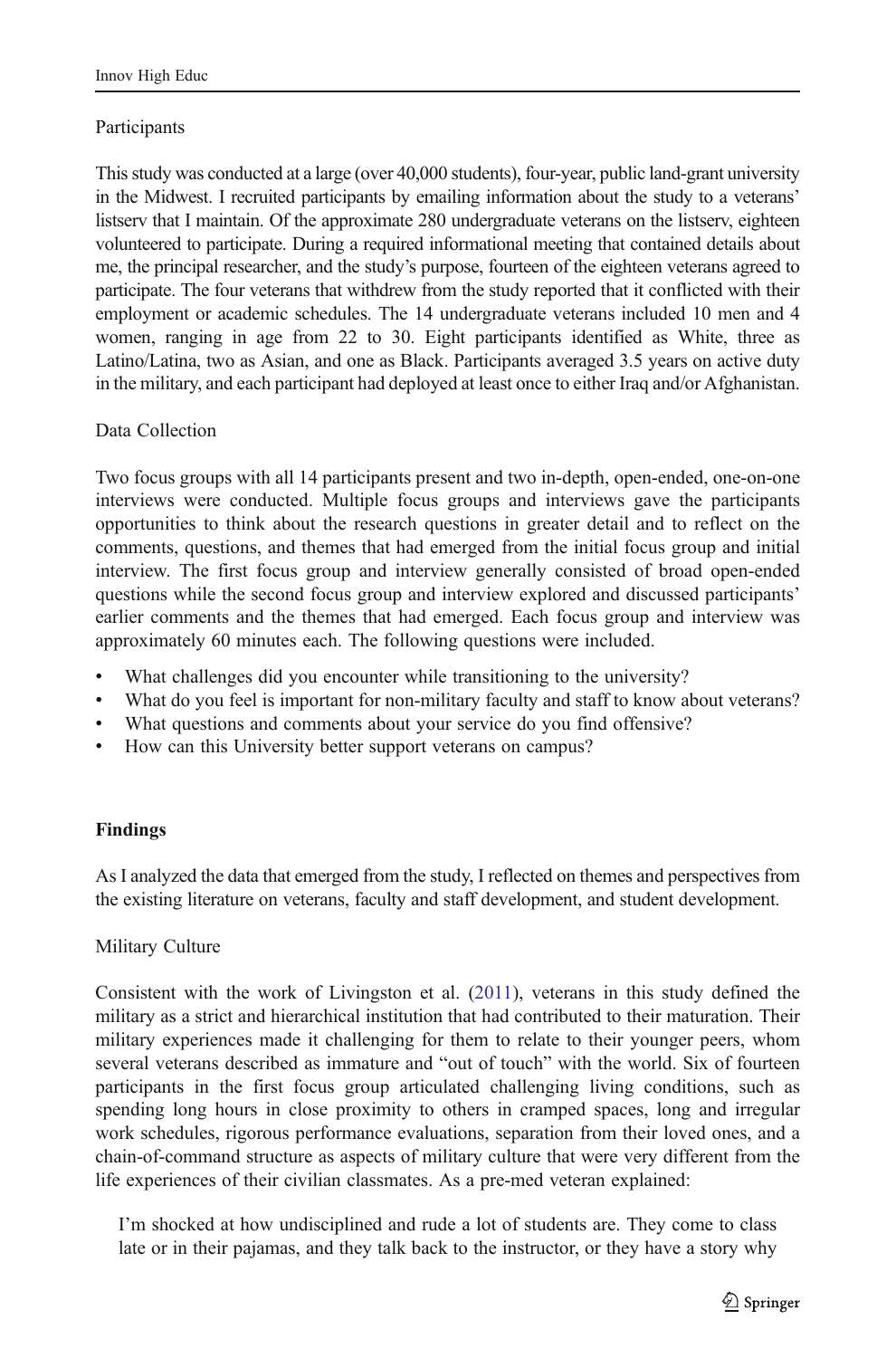they didn't finish their assignment. Most of them screw around on Facebook and are minimally engaged.

Several described the military as an institution that is built upon and privileges traditional, hegemonic, masculine values. They commented that they considered assertiveness, physical aggression and competitiveness, often explained in reference to physical fitness training and military occupational specialty (combat-oriented jobs versus non-combat jobs), and withholding emotion to be attributes of military culture. One female veteran who deployed to Iraq with her National Guard unit explained as follows.

It's still a good old boys club, and I think women have to work harder to get respect. Like, I never fell out of a run the whole time I was in. It would've made me look like I couldn't hang; you know, like I couldn't hack it. Even as a student I feel this need to be independent, like don't whine about things, don't get emotional, just figure it out, get it done and move on.

Applying these statements to their transition to the university, these veterans stated that it was difficult to ask campus personnel for assistance given that they came from a military environment that expected self-sufficiency and resourcefulness. To ease their transition, participants articulated the necessity of connecting with fellow veterans for both social support and to receive "straightforward information" regarding strategies for navigating through the complexities of the campus, which included registering for classes, setting-up military financial aid benefits, and securing off-campus housing.

## Connection to the Institution

Building on comments concerning their feelings of being separate from their civilian classmates, the veterans in this study described their departure from the service and subsequent enrollment in higher education as a process characterized by a loss of community and camaraderie followed by isolation. Several participants emphasized the bonds that had been created through their military service and described how these relationships were strengthened through their combat deployment. Upon enrolling in higher education, 11 of 14 participants reported that they felt older than their peers. Although some veterans referenced chronological age, several emphasized that they felt less connected to their peers due to disparities in life experience. As one veteran remarked,

I had to sit in this mandatory orientation for first years, and it was brutal. I mean, these kids were right out of their parents' homes. I had traveled around the world and was a squad leader in my platoon. I felt out of place, and the professor wasn't really sure what to do with me.

Additionally, several reported family and work commitments as other types of obligations that separated them from their civilian peers. One student, a female veteran and singlemother who had served two tours in Iraq reported how she commuted to class several times each week and did not feel part of the larger campus community. She said,

Some people say that college is supposed to be the time of your life; like parties and being involved in a bunch of different stuff, but it's a job for me. I pretty much just go to class and study, but I don't really feel like I'm a part of anything here.

Others said that their SVO provided them with a stable community in which they could engage and interact with peers who had served in the military and who could relate to the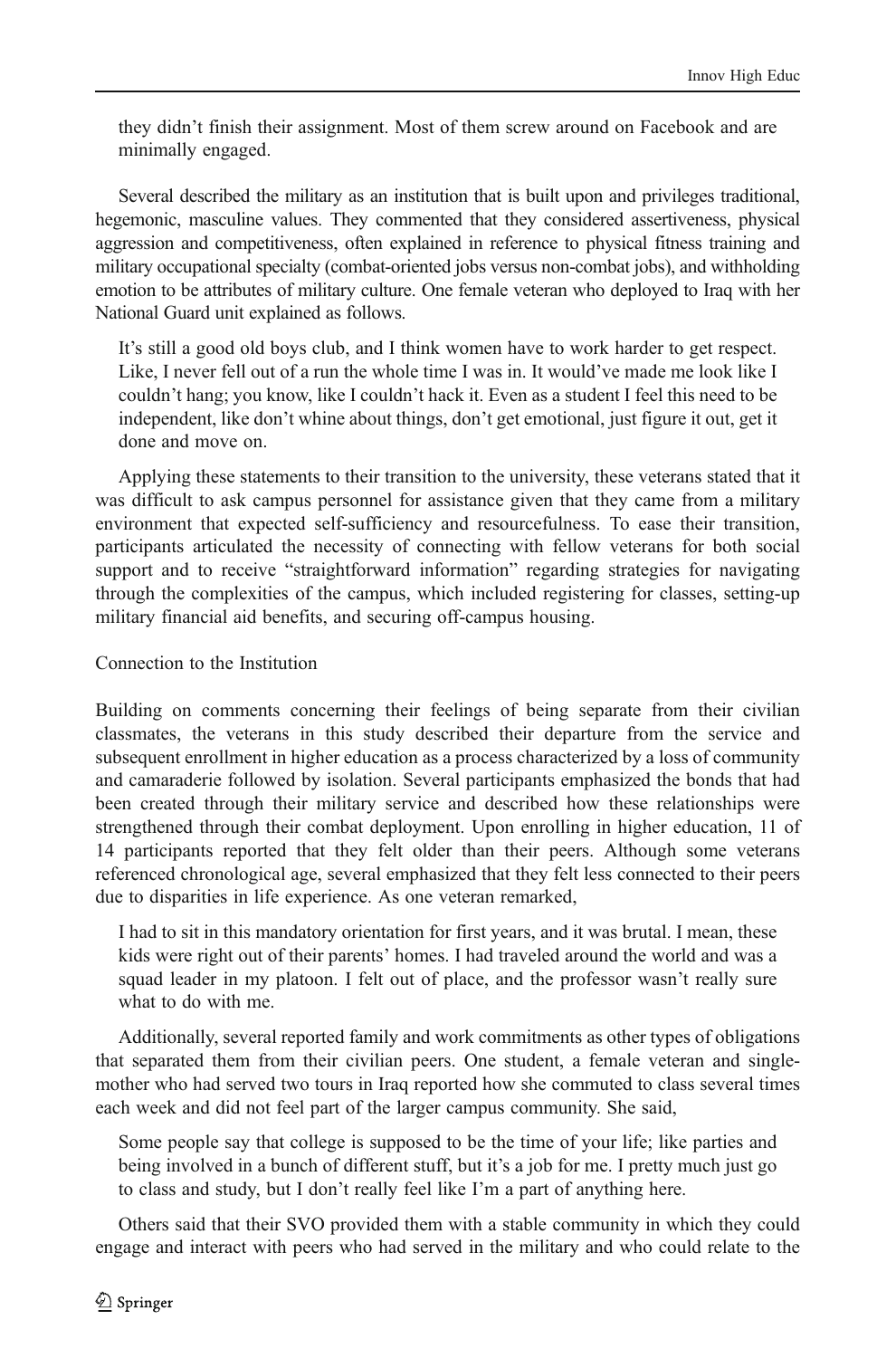demands that were consistent with those other non-traditional students faced, such as balancing work, family, and academic commitments.

The Unstable and Potentially Dangerous Veteran Stigma

A perception that their military status was often met by professors and peers with uncertainty or suspicion with regard to their mental health and wellbeing was widely discussed in each focus group and interview. Participants provided several examples of what they believe their nonmilitary professors and peers think of when they hear the word *veteran*. These included images of homeless Vietnam veterans in tattered army jackets, elderly white men who served in World War II, individuals who enlisted because they were not "college material," and young men who are contending with post-traumatic stress. The latter comment generated much discussion in both the focus groups and interviews. As one transfer student veteran described:

I'm tired of telling people here that I served in Afghanistan, and then they look at me with this expression, like, "is this guy going to snap my neck…is he okay?" When I told my advisor that I'd served in Afghanistan, the first thing she did was tell me about the really good counseling center they have on campus.

Another veteran added the following comment, "If the military comes up in my classes, it's either about how wrong and unjust the war is or how all the returning vets are coming home crazy and violent."

Five participants criticized the media for sensationalizing trauma-focused topics such as post-traumatic stress and traumatic brain injury while neglecting to identify the strengths and resilience that veterans possess. One participant explained that he felt much more mature and "capable" as a student than his peers based on his military experiences although he did not believe that this image was widely shared within the campus community. He commented, "I grew-up fast. I experienced a lot in a short period of time, and I'm a better man because of it; but I think the people around here have this view that veterans come back broken and dispirited."

#### Summary

The findings from this study suggest that there is significant variation in terms of the level of support that veterans experience when transitioning to a post-secondary environment. When separating from the military all personnel are required to attend a Department of Defense Transitional Assistance Program (commonly referred to as "TAP") that ranges in length from a few days to an entire week. Participants stated that their TAP training was primarily designed to assist them with finding employment and as one participant remarked, "…to live in the civilian world again." Although military benefits were included in the TAP, several participants reported that their TAP counselor possessed limited information on the Post-9/11 GI Bill and was unprepared to answer their questions regarding the college application process, which many found confusing and intimidating. These points reinforce the necessity of having a clearly established liaison or veterans' office on campus to assist with militaryspecific questions and the transition process.

The findings from this study also suggest that, once on campus, veterans reported that they felt separated from the larger student body. This separateness was explained partially in terms of work-life commitments and chronological age, but it was more commonly described as a perception that their military service provided them with a maturity and collection of life experiences that were unique and very different from those of their peers.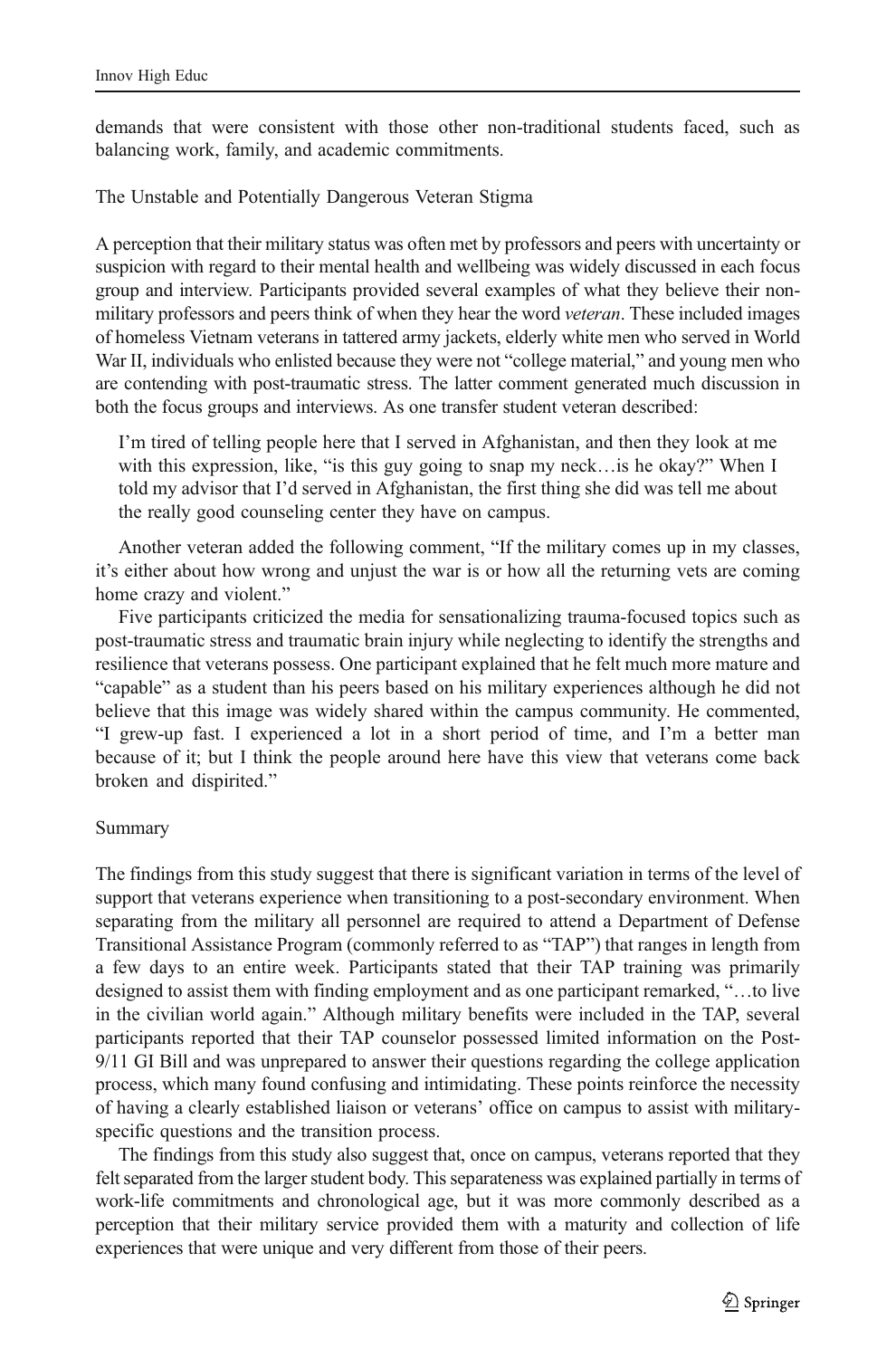The most prominent theme that emerged from this study relates to campus climate. A majority of participants (9 of 14) stated that they were initially concerned about attending our University based on a perception that it was "liberal" and therefore "anti-military." Participants explained that these feelings were strengthened by their interactions with civilian classmates and professors, who they felt had made derogatory or overly simplistic comments about the military and the current conflicts in the Middle East. Additionally, participants in this study explained a perception that disclosing one's self as a veteran was risky and left them vulnerable to inaccurate assumptions about their mental health and overall wellbeing.

#### **Discussion**

The way the participants in this study described their transitional experiences from the military to a postsecondary institution reinforces much of the literature on veterans in higher education. The findings suggest that veterans require a moderate amount of assistance from university personnel during their initial transition in addition to specialized support once they are on campus. Offering faculty and staff development programs on veterans' issues, particularly in areas related to military culture and the limiting stereotypes that focus disproportionately on violence and trauma, were emphasized as essential for creating a veteran-friendly campus. Participants also articulated the necessity of creating initiatives that raise the visibility of veterans' issues and that provide for a campus-wide dialogue so that non-veteran personnel could learn more about the military and the complexities of military service while also addressing assumptions that may contribute to stereotyping. To meet these goals, at the conclusion of the study I collaborated with three student veterans to create the Veteran Ally training and to develop our first student veteran discussion panel.

# Veteran Ally Training and Student Panel

The goal of the Veteran Ally training is to develop a knowledgeable and supportive network of faculty and staff members who will serve as veteran liaisons in their colleges or administrative offices. This model provides veterans with a direct point of contact at various units across campus and has been invaluable when veterans need specialized support such as the time when a student was called to active duty halfway through the semester. The Veteran Ally training is structured around the thematic findings of this study and is designed to educate the larger campus about military culture as well as what our veterans confront as students. I present the trainings twice per month, and at times a veteran accompanies me to provide feedback and to answer questions from the participants. The training provides participants with the following learning outcomes:

- Recognize transitional issues commonly experienced by student veterans,
- Describe characteristics of the student veteran population on our campus,
- Identify key aspects of military culture and discuss how these aspects may create challenges for veterans in higher education,
- Identify referral resources on-campus and within the community available to student veterans,
- Identify questions and comments that student veterans find offensive.

Additionally, to encourage participants in the training to become mindful about their own perceptions of veterans and the military in general, I begin each presentation with an exercise that asks the following questions: How do I view veterans? Where do my perceptions come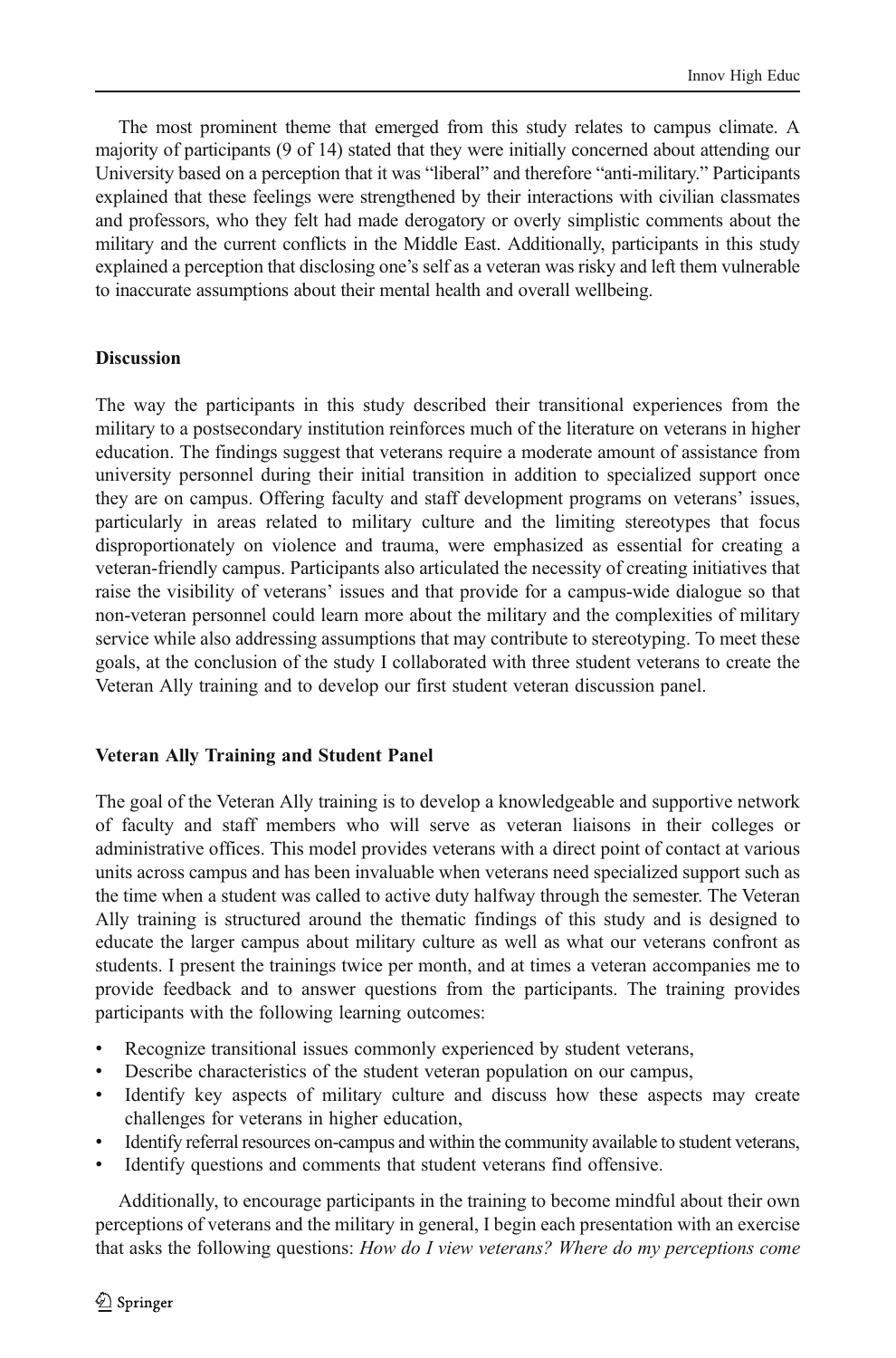from (personal experience, the media, other)? Provided below are further details for those who might wish to develop a similar training at their institutions.

Questions and Comments to Avoid when Working with Veterans

The following questions and comments are likely to make veterans feel uncomfortable.

- What was it like over there?
- & Do you think we should be over there?
- Are we winning?
- Did you kill anyone?
- & Did you see anyone die?
- Do you have to go back?
- Are you okay?
- This is like Vietnam.
- This war is unnecessary.

Student Veteran Discussion Panel

The student veteran discussion panel provided an opportunity for our veterans to "tell their stories" and to field questions from faculty and staff as well as their peers. The panel was open to the entire campus and was advertised through a combination of listserv announcements and flyers. When creating safety guidelines for the panel, the veterans in this study emphasized several points.

No Agenda. The student veteran discussion panel was not advertised nor constructed around specific themes such as trauma, PTSD, politics of the war, or similar itinerary. As one student requested:

Just let us talk about our experiences without everyone trying to analyze it or place what we're saying into some category. This place likes to categorize everything, like if we talk about war, then we have to talk about trauma, and then we have to talk about homelessness and violence.

We began the panel with a series of basic questions. After these initial questions, the panelists fielded questions from the audience.

- & Tell us about your service. Why did you join the military?
- What was a typical day on active duty like?
- Describe your experiences while deployed.
- & Describe your transitional experiences leaving the military and enrolling at the university.
- & What do you feel is important for the faculty and staff to know about veterans?
- Do you believe that veterans are portrayed accurately in the media?
- In what ways do you feel that veterans are misunderstood?
- How can this University better support veterans?

*Physical Space & Format.* The panelists indicated that they did not want to speak at a podium. Based on this, the panel consisted of two long tables inside a large conference room within our Student Union that allowed the speakers to sit with individual microphones. I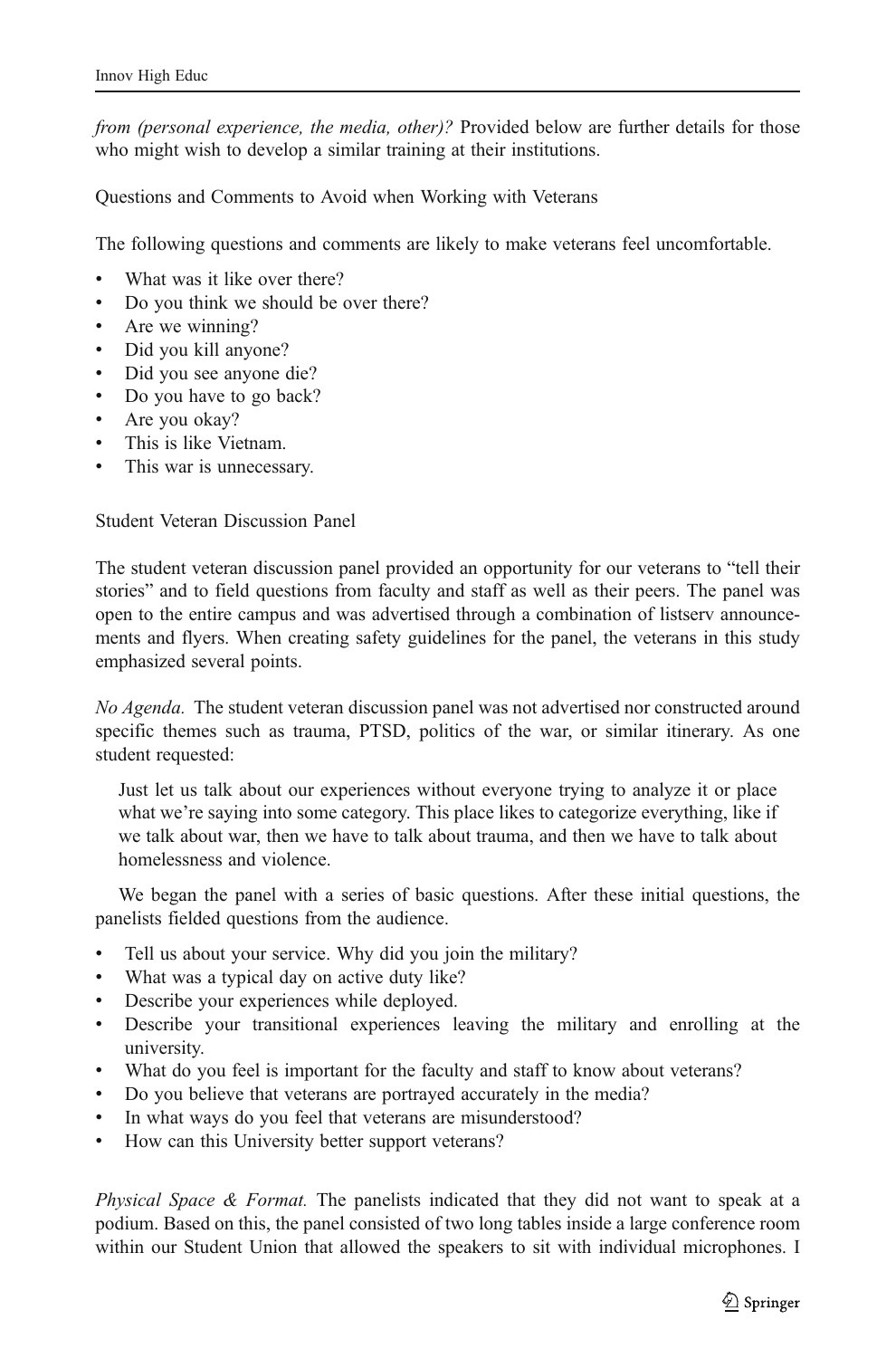emphasized at the beginning of the panel that each veteran had the option to comment or pass on a question and that the purpose of our panel was to generate a broader dialogue about veterans' experiences rather than a political discourse. At the request of several veterans I also participated in the panel; I primarily discussed my experiences working with veterans in higher education as well as my own military journey. I also provided affirmation and support after veterans shared their experiences, particularly those of a sensitive nature.

I-Statements. Each participant utilized "I-statements" to emphasize that this was his/her experience. This strategy was included to minimize speaking on behalf of the entire group. As one veteran shared about his deployment in Iraq,

Nothing pissed me off more than when the media interviewed the token private about what happened, and then they did a whole story based on that kid's comments. They never captured what really happened or how complicated it all was.

#### Assessment and Recommendations

At the conclusion of each Veteran Ally training an anonymous feedback survey is provided to participants. Although the training is still being conducted, the surveys collected to this point reveal that the training is effective at providing participants with an understanding of military culture and of the stressors that veterans may encounter during their transition to the University. The surveys also reveal that participants find the questions and comments to avoid when working with veterans particularly helpful for providing them with practical strategies for engaging with veterans.

An anonymous survey was also provided to the panel audience to assess the effectiveness of the discussion panel. Of the approximate 60 audience members, 23 surveys were completed. The survey asked each audience member to evaluate the information shared by the panelists in terms of how it supported or challenged their existing beliefs about veterans and the military. The survey revealed that the audience had minimal interactions with veterans through their work on campus and that most of their assumptions about the military and veterans in general were obtained through the media. Nine respondents stated that the panel assisted them in confronting their belief that most returning veterans have been traumatized and are having difficulty with their readjustment. Additionally, six surveys from faculty members revealed that they were impressed by the maturity and life experiences shared by the panelists and interested in embedding the information into their coursework for their non-military students. Twenty-two respondents reported that the panels were "highly effective" at providing a veteran voice and enhancing the visibility of their presence on campus.

In addition to the survey a post-focus group was conducted with the panelists and seven members of the SVO who had attended the event. The panelists shared their feeling that they felt empowered and "proud" to discuss their military experiences with the larger campus. One panelist reported that he initially thought the audience would be confrontational and subsequently seek to discredit his service. Instead he felt respected and, "honored to show another side to the violent and unstable veteran image." Anecdotally, a student affairs administrator confided that the panel made her feel "less intimidated" to work with student veterans while a Vietnam veteran from the local community remarked that the panel had helped ease the perceived "anti-military propaganda that I always felt permeated this place." Although the panel was by no means an end point for addressing the complexity and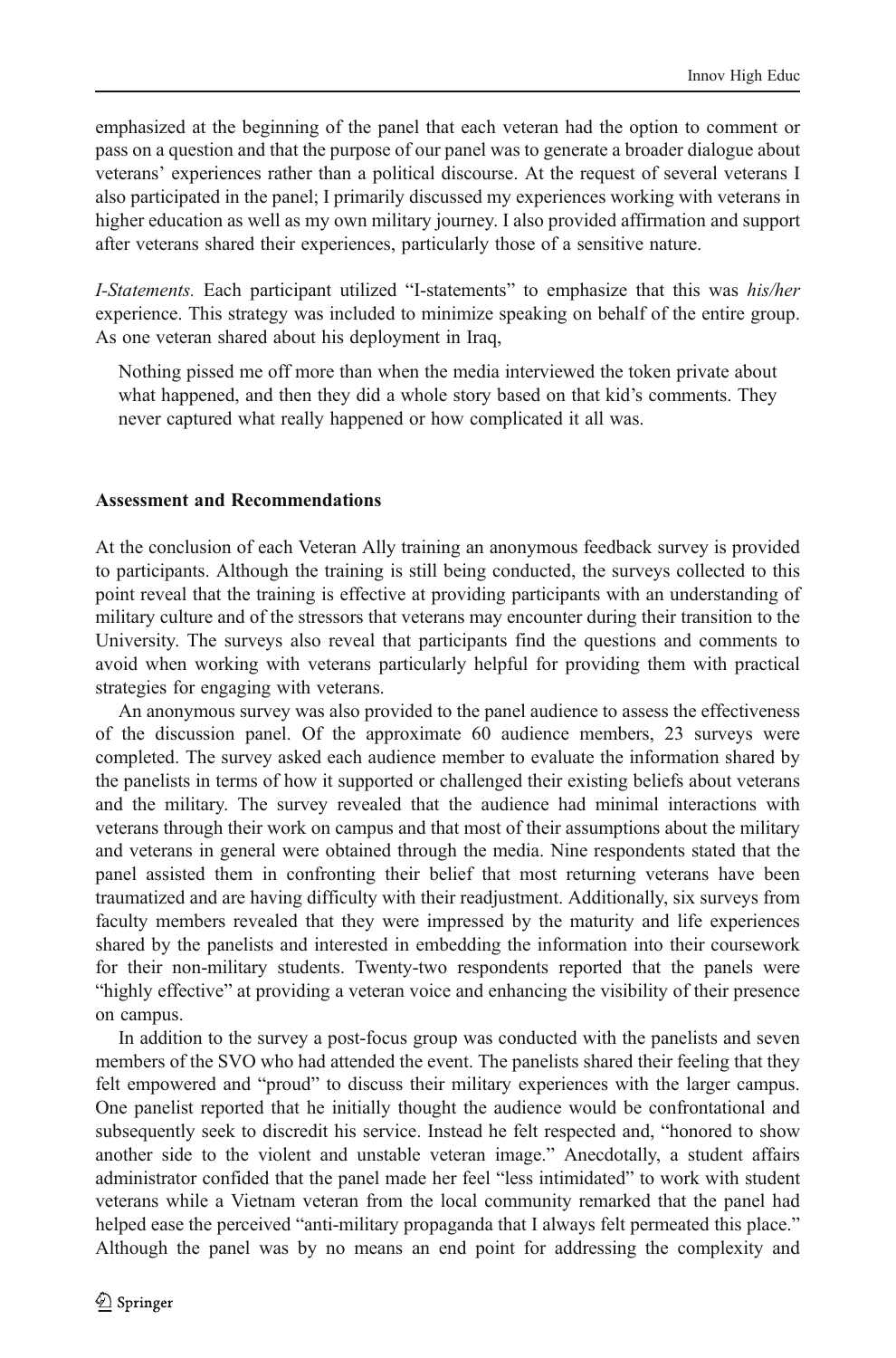emotions surrounding veterans and their experiences, it encouraged a broader dialogue and a place to start on our campus.

Shortly after the discussion panel concluded, three faculty members contacted my office with requests that veterans serve as guest speakers in their classes. One veteran also created a "Faculty & Staff Resources" section on our website that included several key journal articles and best practices resources. Local media embedded veterans' experiences into their columns while a large community newspaper provided a 7-week series on veterans' issues highlighting a different veteran each week as well as service projects our students spearheaded, such as a care package drive for deployed National Guard units and a fundraising activity for local homeless veterans. As visibility increased on campus, we eventually developed and hosted in collaboration with our counseling center a national diversity conference that focused on veterans' issues in higher education.

## Recommendations

This study and the student veteran discussion panel concluded approximately six months after I was hired. In the two and a half years since the VSSS program started, we have trained over 500 Veteran Ally volunteers, and our student veterans have subsequently participated in six discussion panels. In spring 2013 I sent a survey to the veterans' listserv that asked, "Have we become more veteran-friendly over the past year?" Of the 407 student veterans on the listserv, 122 responded; and 96% of respondents stated, "Yes." The recommendations now offered were additionally derived from the findings of this study and continue to be an essential part of our veterans program.

Create a Veterans Advisory Committee. To develop a diverse range of perspectives and to enhance collaborative opportunities, I suggest the formulation of a committee made-up of persons from various student affairs units, student veterans, faculty and administrators, and community veterans. A committee is helpful for defining what "veteran-friendly" means for the specific institution.

Identify veterans, and make contact with them prior to their arrival on campus. Our institution identifies veterans through their admissions application and through the certification of their military benefits. Each semester I contact incoming veterans prior to their physical arrival on campus. This initial contact provides them with a direct point of contact at the institution and is helpful for making referrals to various campus and community offices before the rush of the first week of classes. During this initial contact I also link interested incoming veterans with a currently enrolled veteran sponsor. Veteran sponsors are volunteers who have been on campus for at least one year and provide mentoring as well as introducing the new veterans to other service members.

Establish a separate orientation for veterans. Each semester we host a separate orientation for veterans. The orientation is optional but provides incoming veterans with opportunities to meet currently enrolled veterans and to learn more about support services on campus and within the community. The orientation is structured as a "Kick Off," and we provide food and beverages. Over the past two years we have made the event informal based on feedback from our veterans.

Communicate with veterans often. My office maintains a veterans' listserv. Each week I send out announcements that pertain to veterans' topics such as campus activities, student organization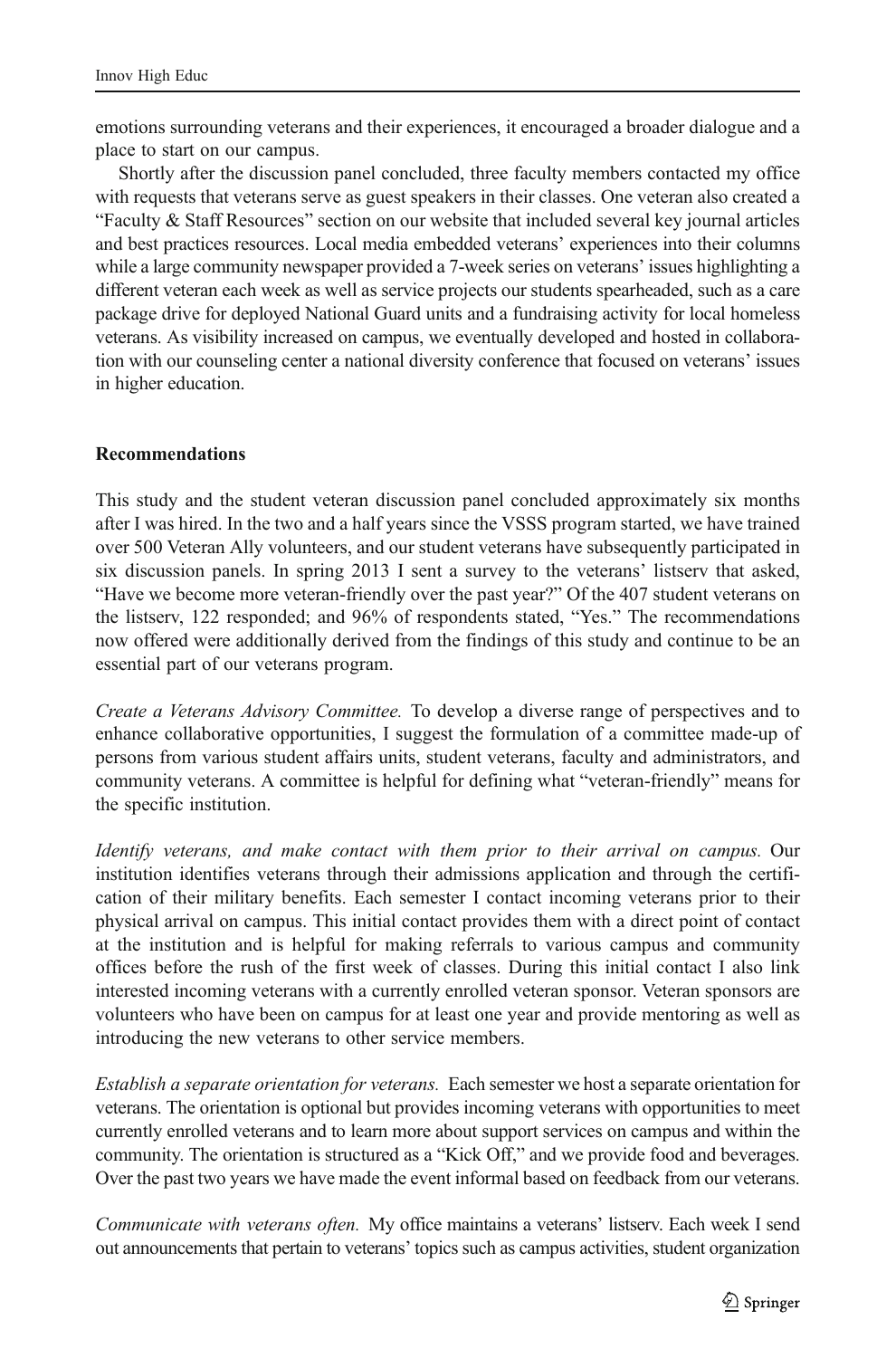events, changes in VA benefits, and highlights of success stories such as veterans who make the dean's list. Students have positively reported that these weekly emails reinforce their feeling that the institution recognizes and is committed to serving their diverse needs.

Hold recognition ceremonies. Each year around Veterans Day our campus athletics office provides our veterans with free tickets to athletic events on campus. We started a tradition at these events whereby we take our veterans onto the football field and basketball court to be recognized by the larger community.

Establish a veterans' lounge. One of the most successful additions to our program was the student veteran lounge that opened in January 2013. The lounge, housed inside our popular student union, is open to all students but was created to honor our veterans in particular. With the assistance of veteran volunteers, the lounge provides a place for veterans to study, watch television, socialize, and access veteran-specific information.

Make resources that pertain to student veterans available to faculty and staff. We created a "Faculty & Staff Resources" link on our Veteran Student Support Services webpage. This section includes peer-reviewed and student-authored articles and resources that pertain to veterans' issues. We also included a FAQ section based on thematic questions that were raised during our Veteran Ally trainings. Resources should be screened carefully and crosschecked with veterans for accuracy in addition to being inspected for content. Topics that focus disproportionately on post-traumatic stress, traumatic brain injury, and similar trauma-focused areas should be included only sparingly. Note also that the American Council on Education has developed a Toolkit for Veteran Friendly Institutions. [http://www.vetfriendlytoolkit.org/.](http://www.vetfriendlytoolkit.org/) This useful webpage allows institutions to upload their own practices and to review best practices from other schools.

Collaborate with a career center, and host employers looking to hire veterans. Our veterans are career-focused and often request support with writing resumes and searching for employment. To meet these goals, we collaborate with our career center and offer workshops so that veterans can articulate their military accomplishments in civilian language and prepare for job interviews. We also host various employers throughout the semester who are looking to hire veterans.

# Conclusion

Reintegration into a civilian community following military service can be a stressful time for veterans. In order for colleges and universities to support their veterans with this transition, a wide array of assistive resources must be made available. Although campus-based services for veterans have focused largely on educational benefits, which are necessary, strategies that raise awareness of the multi-layered and complex experiences surrounding military service are paramount for creating an environment that is authentically veteran-friendly.

To serve our veterans more effectively, we must, as educators, reevaluate our biases and misconceptions about military culture and provide venues for students to share their personal narratives. I believe we have a responsibility to do so. The impending surge of veterans promises not only increased demands on support services and the necessity of a well-informed staff, but also an increased supply of stress-tested and capable talent. In short, these students possess a unique maturity and capability that enhances our diversity and the possibility of cultivating future leaders in our communities, states, and country.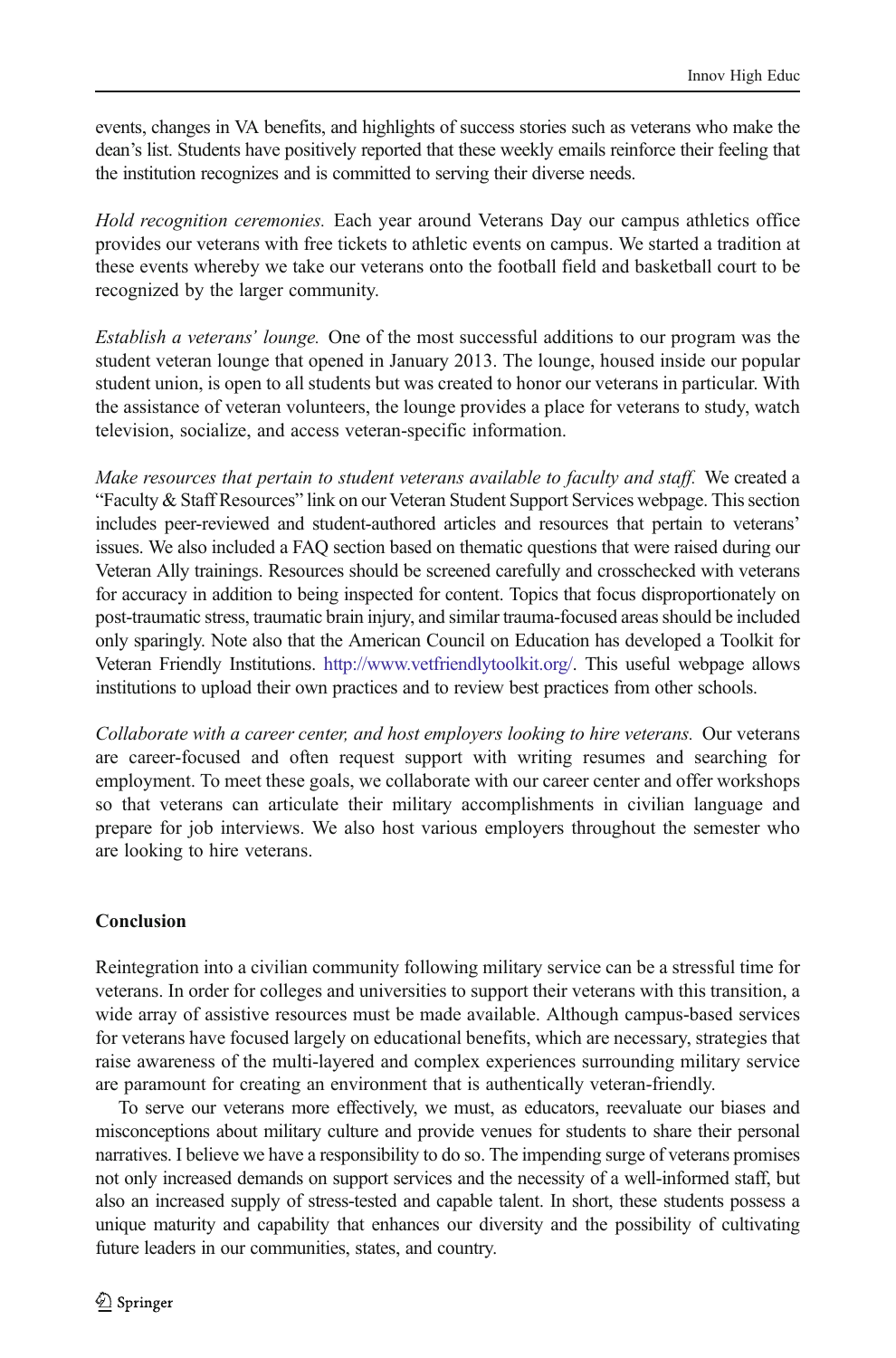#### <span id="page-12-0"></span>**References**

- Ackerman, R., & DiRamio, D. (Eds.). (2009). Creating a veteran-friendly campus: Strategies for transition and success. New Directions for Student Services, 126. San Francisco, CA: Jossey-Bass.
- Ackerman, R., DiRamio, D., & Mitchell, R. (2009). Transitions: Combat veterans as college students. In R. Ackerman & D. DiRamio (Eds.), Creating a veteran-friendly campus: Strategies for transition and success: New Directions for Student Services, 126 (pp. 5–14). San Francisco, CA: Jossey-Bass.
- Armstrong, K., Best, S., & Domenici, P. (2005). Courage after fire: Coping strategies for troops returning from Iraq and Afghanistan and their families. Berkeley, CA: Ulysses.
- Basham, K. (2008). Homecoming as safe haven or the new front: Attachment and detachment in military couples. Clinical Social Work Journal, 36, 83–96.
- Berrett, D. (2011, April 8). Words from wartime. *Inside Higher Ed.* Retrieved from: [http://www.insidehighered.com/](http://www.insidehighered.com/news/2011/04/08/veterans_in_college_have_vexed_relationship_to_writing_assignments) [news/2011/04/08/veterans\\_in\\_college\\_have\\_vexed\\_relationship\\_to\\_writing\\_assignments](http://www.insidehighered.com/news/2011/04/08/veterans_in_college_have_vexed_relationship_to_writing_assignments)
- Briggs, B. (2012, October 17). Stray anti-military vibes reverberate as thousands of veterans head to college. NBC News. Retrieved from: [http://usnews.nbcnews.com/\\_news/2012/10/17/14469487-stray-anti-military-vibes](http://usnews.nbcnews.com/_news/2012/10/17/14469487-stray-anti-military-vibes-reverberate-as-thousands-of-veterans-head-to-college?lite)[reverberate-as-thousands-of-veterans-head-to-college?lite](http://usnews.nbcnews.com/_news/2012/10/17/14469487-stray-anti-military-vibes-reverberate-as-thousands-of-veterans-head-to-college?lite)
- Butcher, M., Taylor, F., & Wallace, W. (2012). Developing multiculturally competent staff members in higher education. Journal of Student Affairs, 21, 40–48.
- Cook, B., & Kim, Y. (2009). From soldier to student: Easing the transition of service members on campus. Washington, DC: American Council on Education.
- DiRamio, D., Ackerman, R., & Mitchell, R. (2008). From combat to campus: Voices of student-veterans. Journal of Student Affairs Research and Practice, 45, 73–102.
- DiRamio, D., & Jarvis, K. (2011). Veterans in higher education: When Johnny and Jane come marching to campus. Hoboken, NJ: Jossey-Bass.
- Elliott, M., Gonzalez, C., & Larsen, B. (2011). U.S. military veterans transition to college: Combat, PTSD, and alienation on campus. Journal of Student Affairs Research and Practice, 48, 279–296.
- Hadley, C. (2010, February 11). Feeling like you fit in. Military Times Edge. Retrieved from: [http://](http://www.militarytimesedge.com/education/veteran-campus-life/ed_strat_serv_020110w/2/) [www.militarytimesedge.com/education/veteran-campus-life/ed\\_strat\\_serv\\_020110w/2/](http://www.militarytimesedge.com/education/veteran-campus-life/ed_strat_serv_020110w/2/)
- Hassan, A. M., Jackson, R., Lindsay, D. R., McCabe, D. G., & Sanders III, J. E. (2010, May-June). The veteran student in 2010: How do you see me? About Campus 15. doi:[10.1002/abc.20020](http://dx.doi.org/10.1002/abc.20020)
- Hayes, A. (2012, January 17). Experts: Vets' PTSD, violence a growing problem. CNN News. Retrieved from: [http://articles.cnn.com/2012-01-17/us/us\\_veterans-violence\\_1\\_iraq-war-vet-face-death-penalty-homeless](http://articles.cnn.com/2012-01-17/us/us_veterans-violence_1_iraq-war-vet-face-death-penalty-homeless-men?_s=PM:US)men? s=PM:US
- Herrmann, D. J., Raybeck, D., & Wilson, R. (2008, November 21). College is for veterans too. The Chronicle of Higher Education, 55(13), 99.
- Johnson, K. (2012, January 26). Police get help with vets who are ticking bombs. USA Today. Retrieved from: [http://](http://usatoday30.usatoday.com/news/washington/story/2012-01-24/police-training-combative-veterans/52794974/1) [usatoday30.usatoday.com/news/washington/story/2012-01-24/police-training-combative-veterans/52794974/1](http://usatoday30.usatoday.com/news/washington/story/2012-01-24/police-training-combative-veterans/52794974/1)
- Lighthall, A. (2012). Ten things you should know about today's student veterans. Thought & Action, 28, 81–90.
- Lincoln, Y. S., & Guba, E. G. (1985). Naturalistic inquiry. Beverly Hills, CA: Sage.
- Livingston, W. G., Havice, P. A., Cawthon, T. C., & Fleming, D. S. (2011). Coming home: Student veterans' articulation of college re-enrollment. Journal of Student Affairs Research and Practice, 48, 315–331.
- Lokken, J. M., Pfeffer, D. S., McAuley, J., & Stong, C. (2009). A statewide approach to creating veteranfriendly campuses. Strategies for transition and success: New Directions for Student Services, 126, 45– 54. doi[:10.1002/ss.315](http://dx.doi.org/10.1002/ss.315)
- McBain, L., Kim, Y., Cook, B., & Snead, K. (2012). From soldier to student II: Assessing campus programs for veterans and service members. Washington, DC: American Council on Education. Retrieved from: <http://www.acenet.edu/links/pdfs/cpa/SoldiertoStudentII-2012.html>
- Moustakas, C. (1994). Phenomenological research methods. Thousand Oaks, CA: Sage.
- National Survey of Student Engagement (2010). Major differences: Examining student engagement by field of study. Bloomington, IN: Indiana University Center for Postsecondary Education. Retrieved from: [http://](http://nsse.iub.edu/NSSE_2010_Results/) [nsse.iub.edu/NSSE\\_2010\\_Results/](http://nsse.iub.edu/NSSE_2010_Results/)
- O'Herrin, E. (2011). Enhancing veteran success in higher education. Peer Review, 13 Retrieved from: [http://](http://www.aacu.org/peerreview/pr-wi11/prwi11_oherrin.cfm) [www.aacu.org/peerreview/pr-wi11/prwi11\\_oherrin.cfm](http://www.aacu.org/peerreview/pr-wi11/prwi11_oherrin.cfm)
- Poynter, K., & Tubbs, N. (2008). Safe Zones: Creating LGBT safe space ally programs. Journal of LGBT Youth, 5, 121–132.
- Pew Research Social & Demographic Trends. (2011). War and sacrifice in the post-9/11 era. Washington, DC: Pew Research Center. Retrieved from: [http://www.pewsocialtrends.org/2011/10/05/war-and-sacrifice-in-the](http://www.pewsocialtrends.org/2011/10/05/war-and-sacrifice-in-the-post-911-era/)[post-911-era/](http://www.pewsocialtrends.org/2011/10/05/war-and-sacrifice-in-the-post-911-era/)